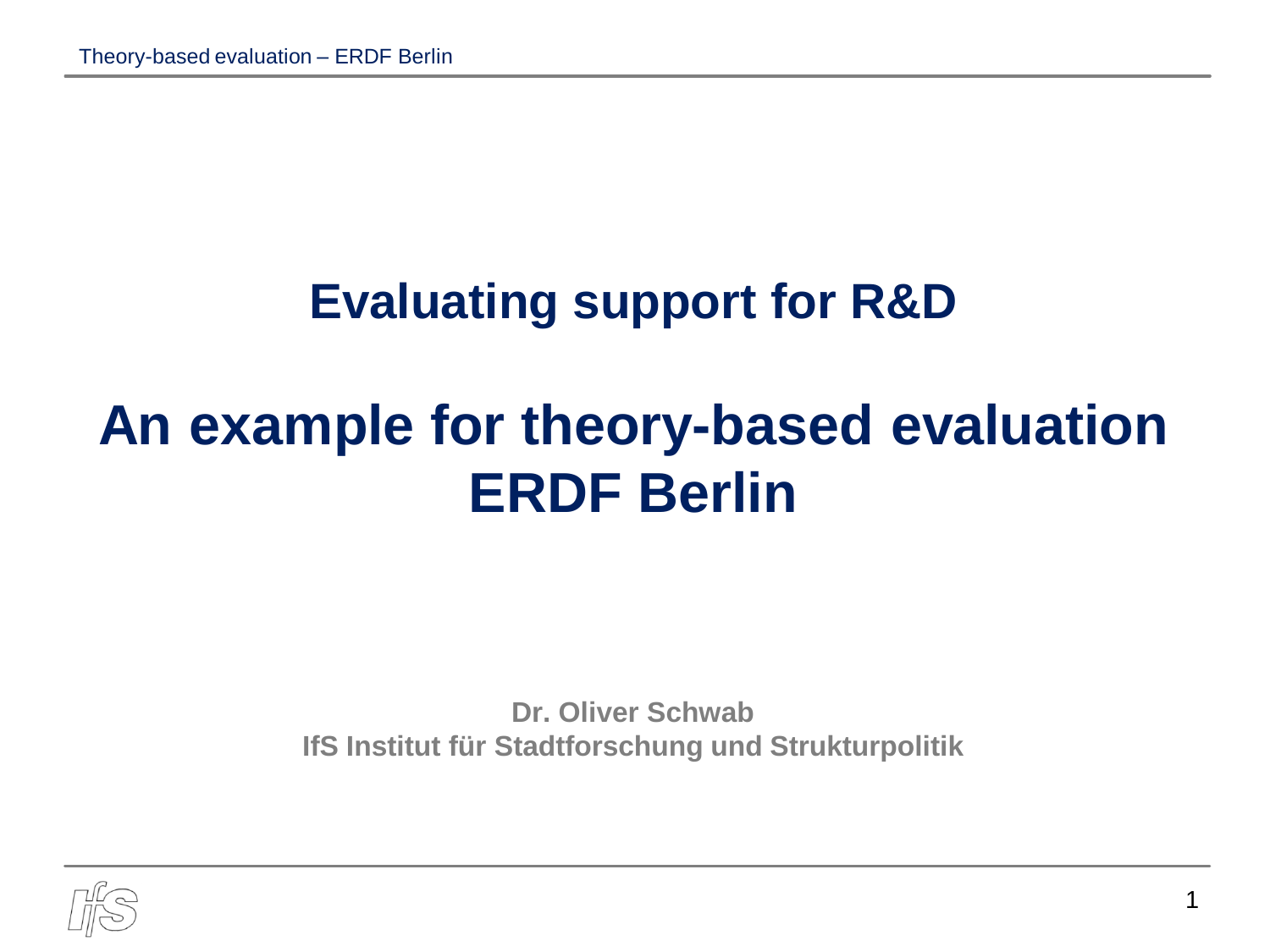## The subject



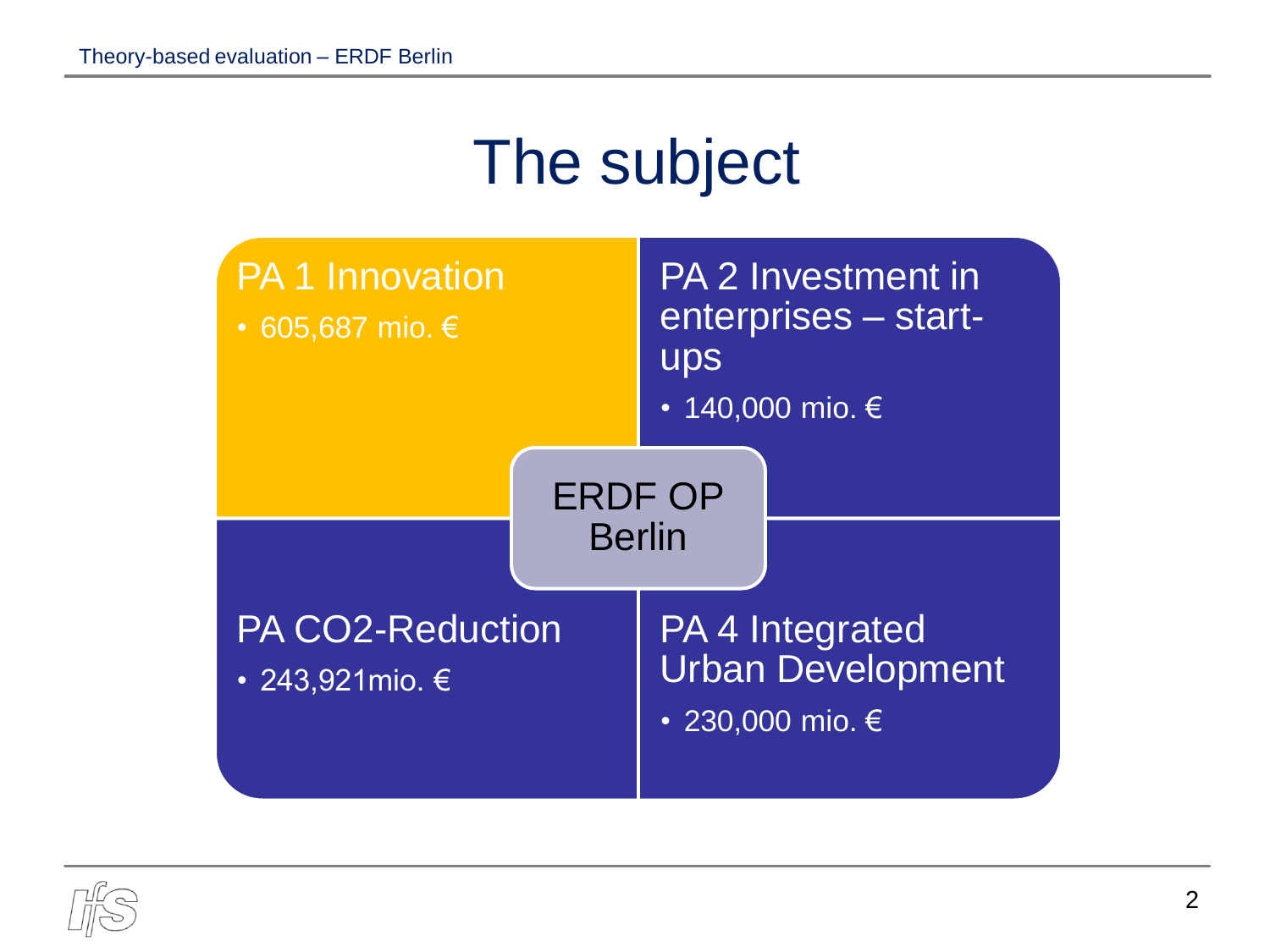## Background – Innovation System in Berlin

- Investment in R&D > 3% of GDP
	- Maximum 4% in 2003



• Reduction of both R&D-expenditure of enterprises and R&D staff in enterprises between 2001 and 2011

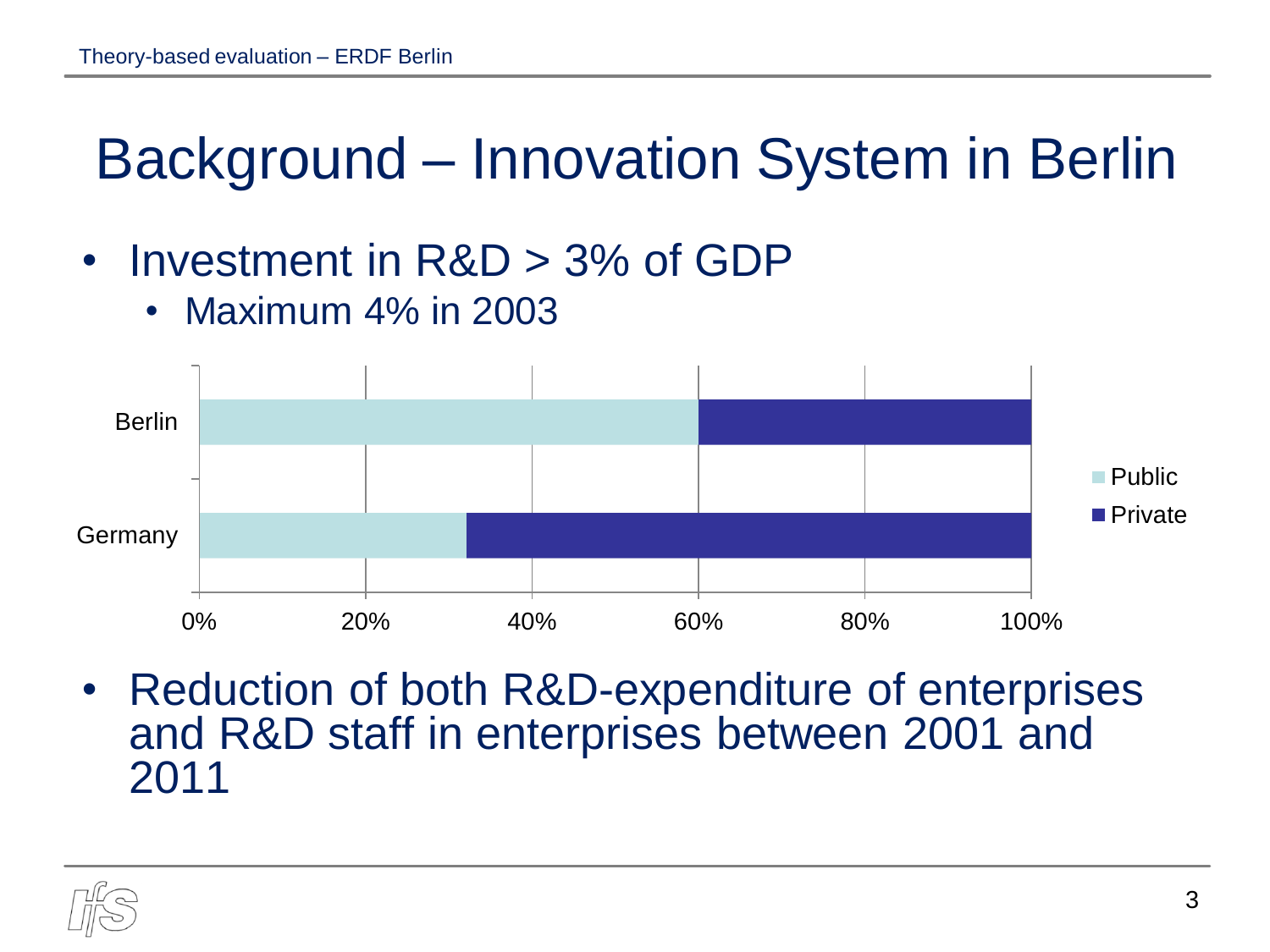## OP – Strategy – PA 1 Innovation

Intensify innovation activities in the economy (R&D, Services, Creative Industries)

> R&D in enterprises 6 measures 2 of them Infrastructure

Creative Industries 2 measures

Cluster and Networks

1 measure

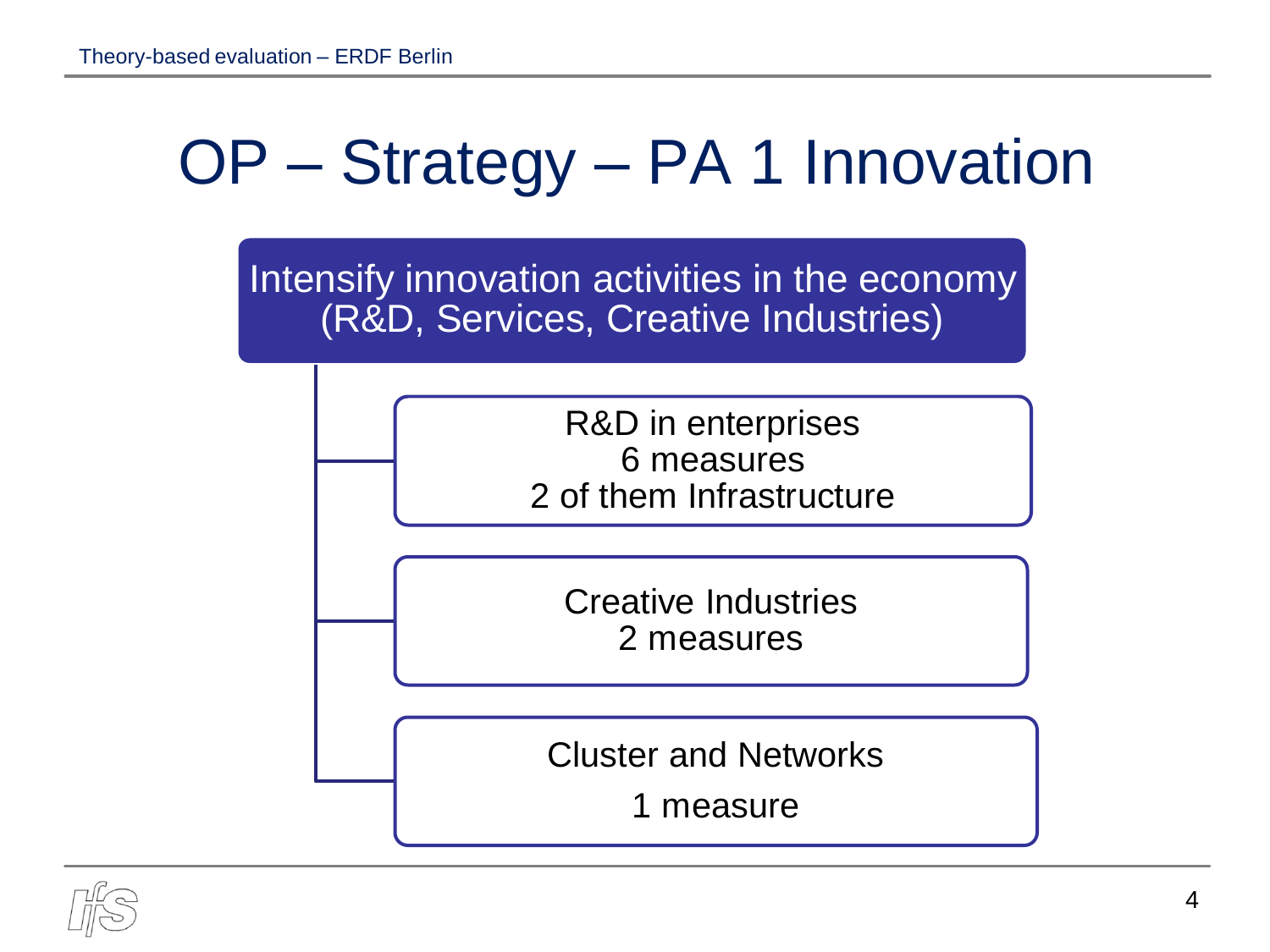#### Programme Theory and Evaluation Design



$$
\text{Tr}\left(\frac{1}{2}\right)
$$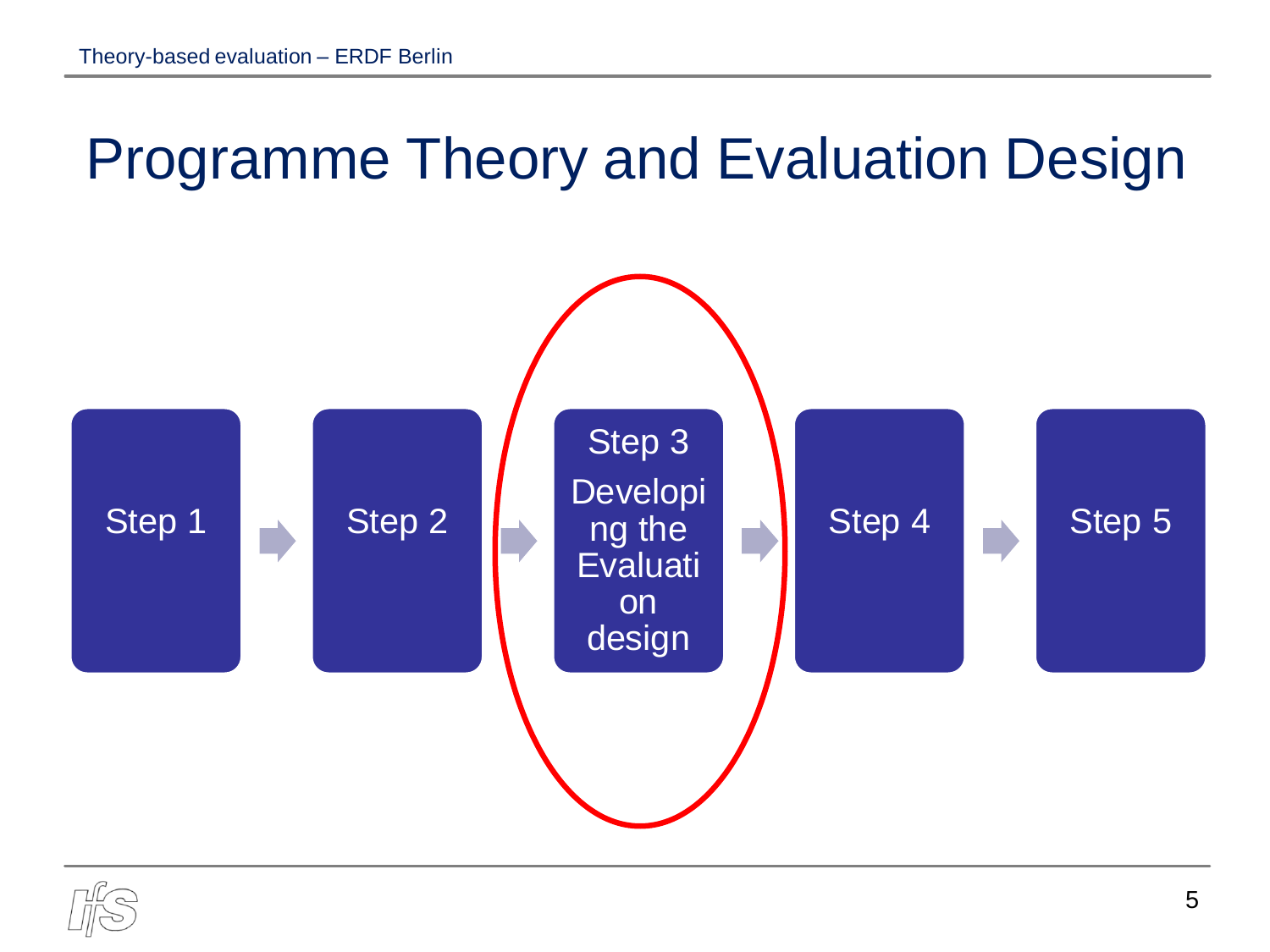### Step 3 – Developing an evaluation design

- Main purpose of the evaluation:
	- Grasping effects on R&D-capacities
	- Better understanding of what affects the development of R&D capacities in enterprises in Berlin
- Evaluation Questions
	- "EU-model"
		- Contribution to the objective (only 1)
		- Taking context factors into account
	- Strengthening innovation capacity in Berlin
	- Specific situation in Berlin: How to stimulate innovation activities in the economy?
	- Focus the innovation activities of the beneficiaries (enterprises as well as research institutes and universities)

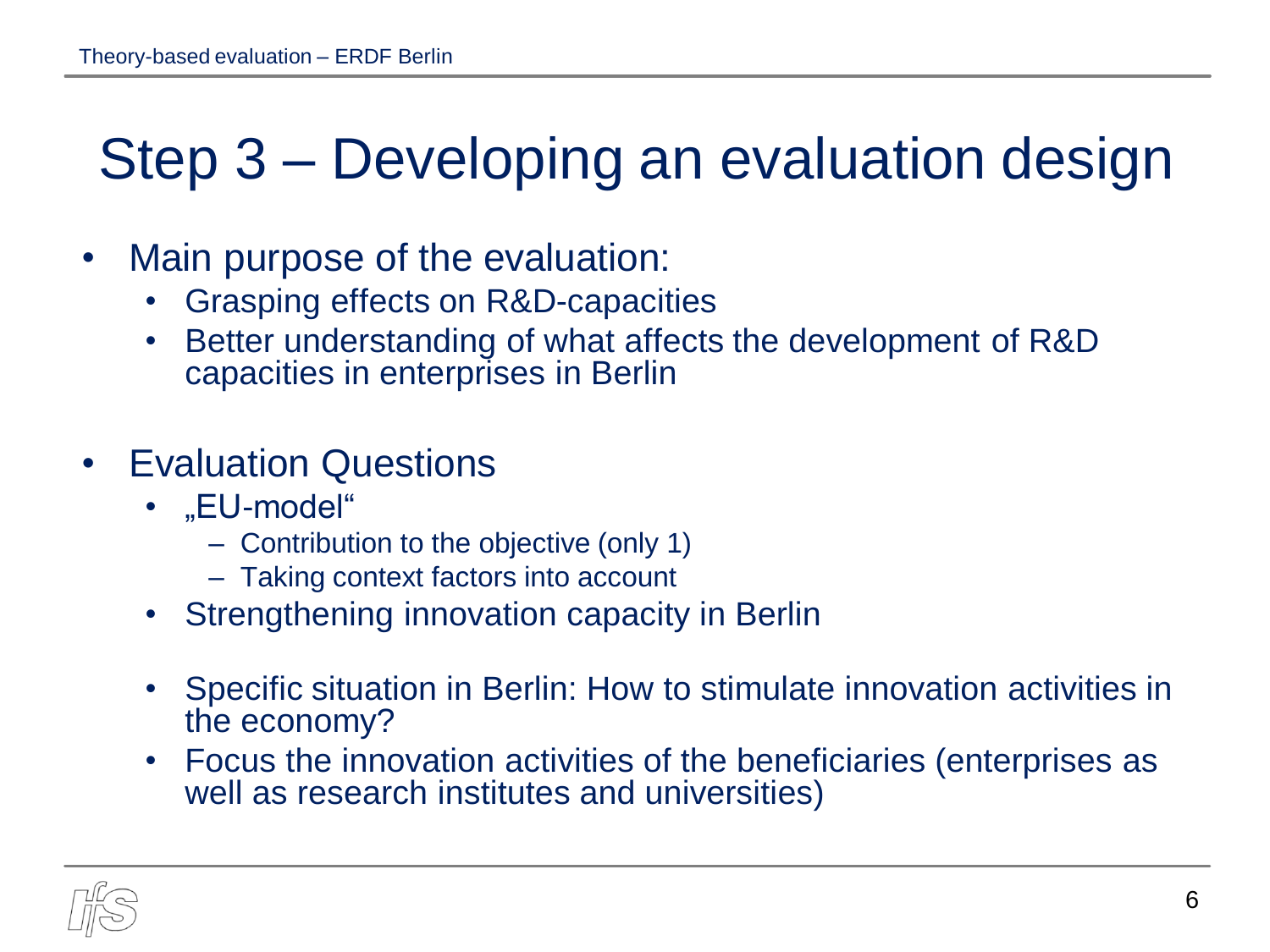## Step 3 – Evaluation Questions

- On project level
	- Did the project reach it's objectives?
	- Effects for the enterprise?
	- Effects on other enterprises (Spill-overs)?
- On enterprise level
	- Improved competitiveness?
	- Changes in innovation behaviour?
- External factors
	- What influenced the innovation process

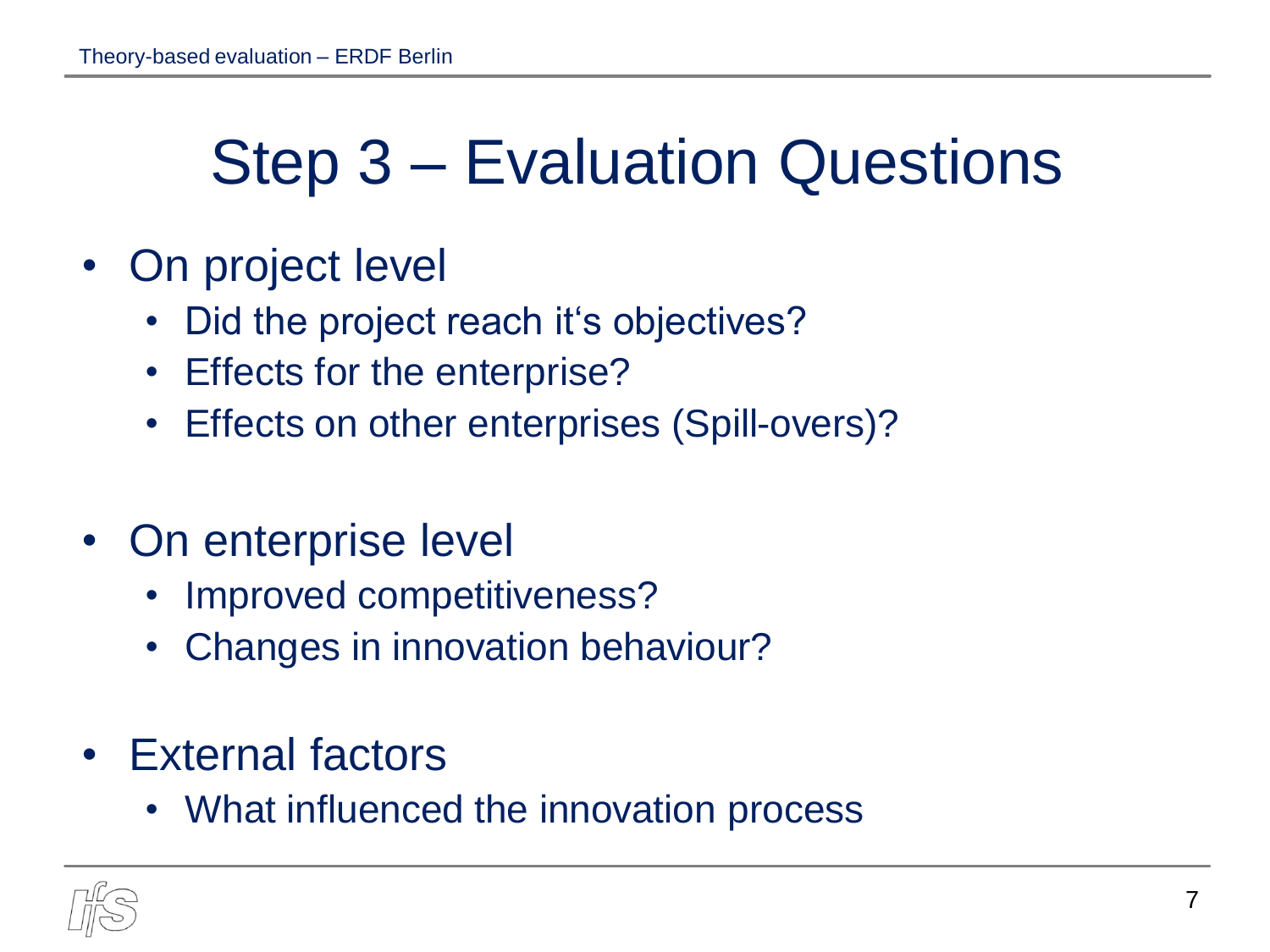#### Step 3 – (preliminary) programme theory (to be translated!)



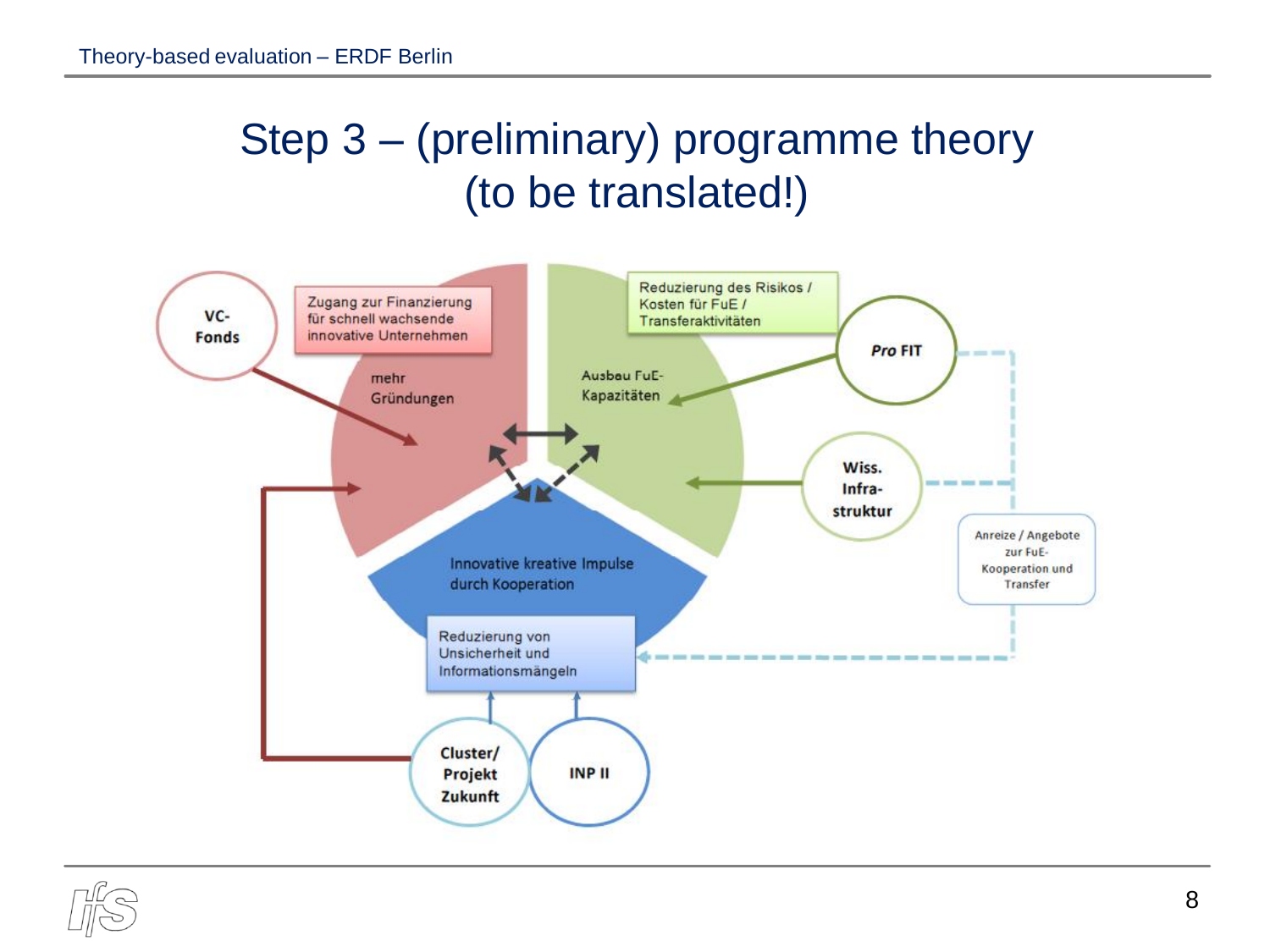# Step 3 - Methods

- "Innovation-Biographies"
	- new method for analysing knowledge dynamics in innovation processes (Butzin et. al. 2012)
	- Following an innovation process from the first idea to final product/services
	- Case-Studies
		- Document analysis
		- Annual interviews over up to three years
		- Participating observation (seminars, meetings)
		- Network-analysis
	- Cases
		- 19 enterprises
		- 4 universities/research institutes
- Combined with analysis of data and documents to cover all projects

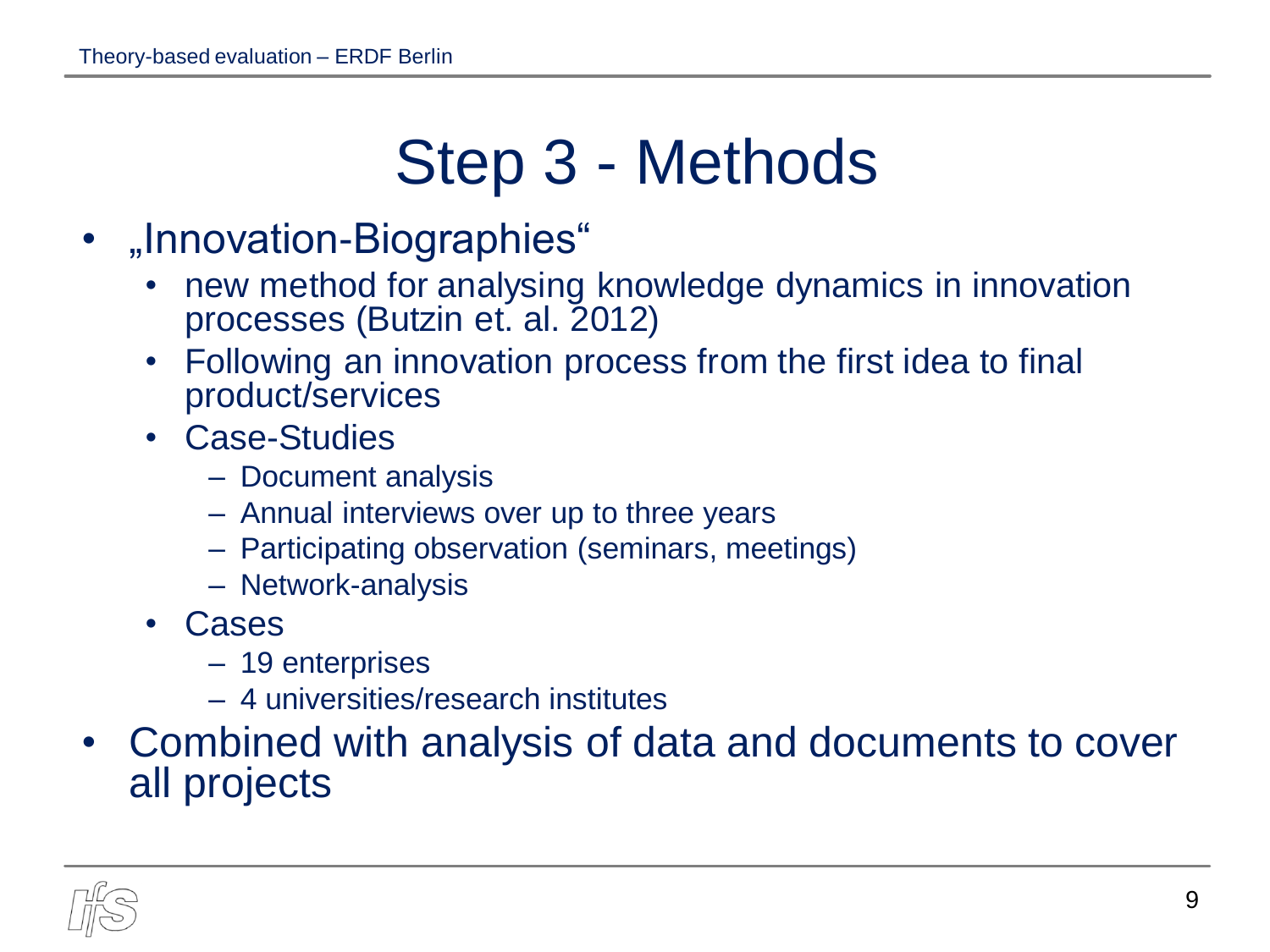## Programme Theory and Evaluation Design



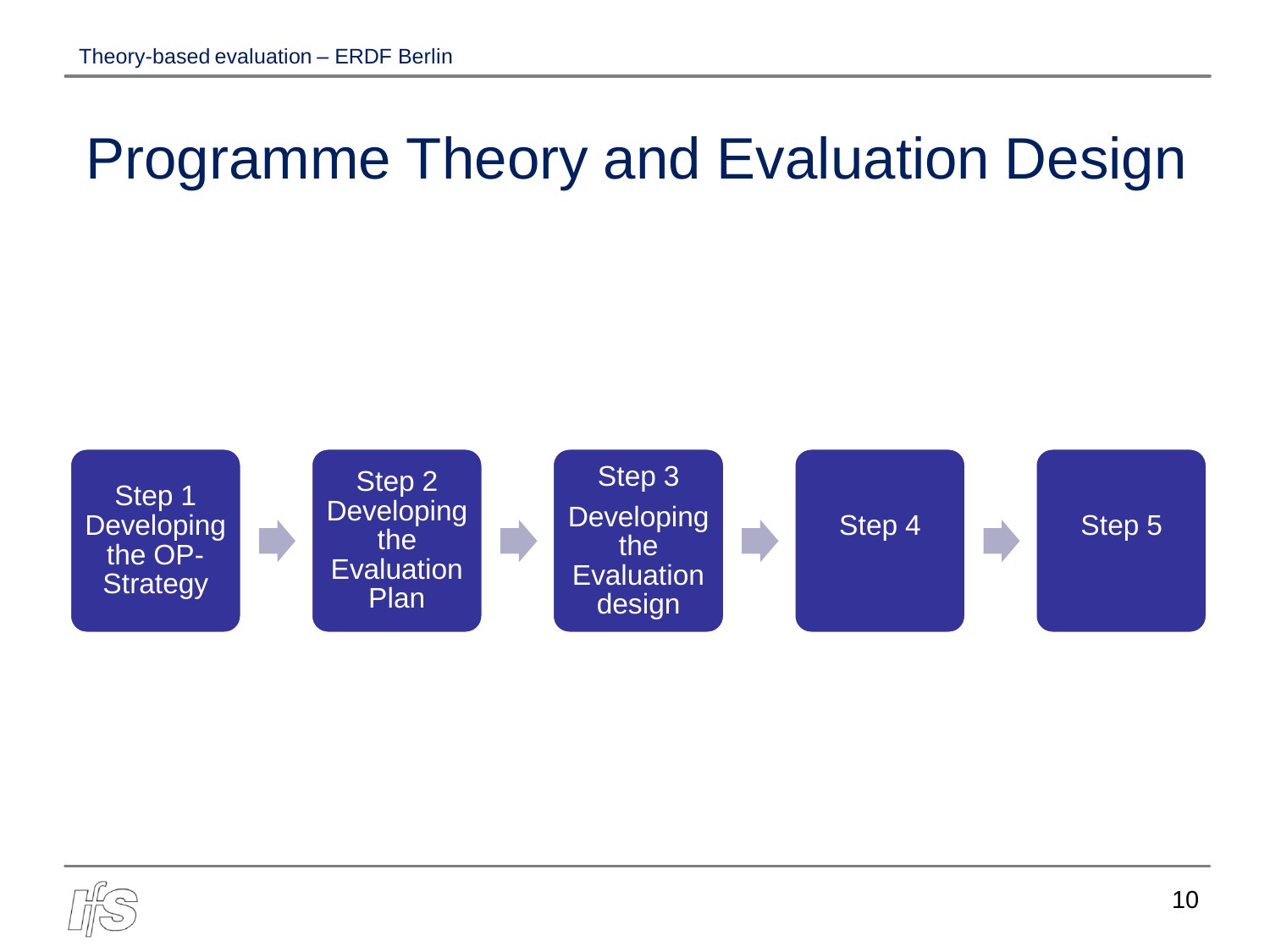## Step 1 – Developing the OP-Strategy

- Crucial Points:
	- Decision to define only one specific objective
	- Intensive discussion with the actors responsible for the measures
		- linking different types of measures to the common specific objective:
			- Contribution of Infrastructure?
			- Role of creative industries?

#### $\blacktriangleright$  First sketch of a coherent "story" for the PA

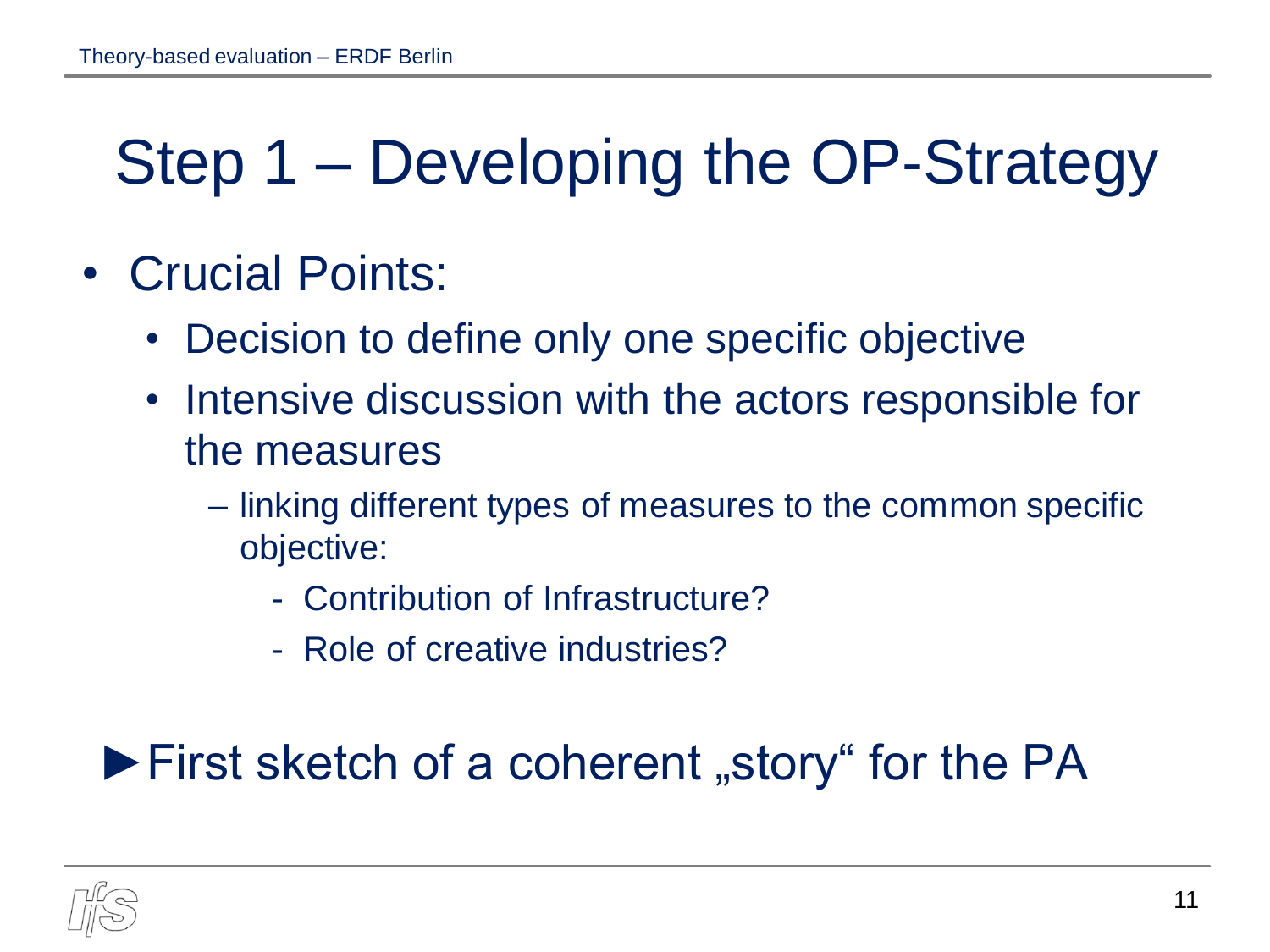### Step 2 – Developing the Evaluation Plan

- Crucial Points
	- Explicit decision for theory-based approaches
	- Literature review for each axis
		- Internal Working Paper
		- Bringing in existing evidence and knowledge
	- First draft of the evaluation concepts
		- Tentative evaluation questions
		- First ideas for evaluation design
	- Establishing the framework for actor involvement
		- Steering Group
		- Training Sessions

#### ►Outline of the evaluation design – embedded in an evaluation system (Communication!)

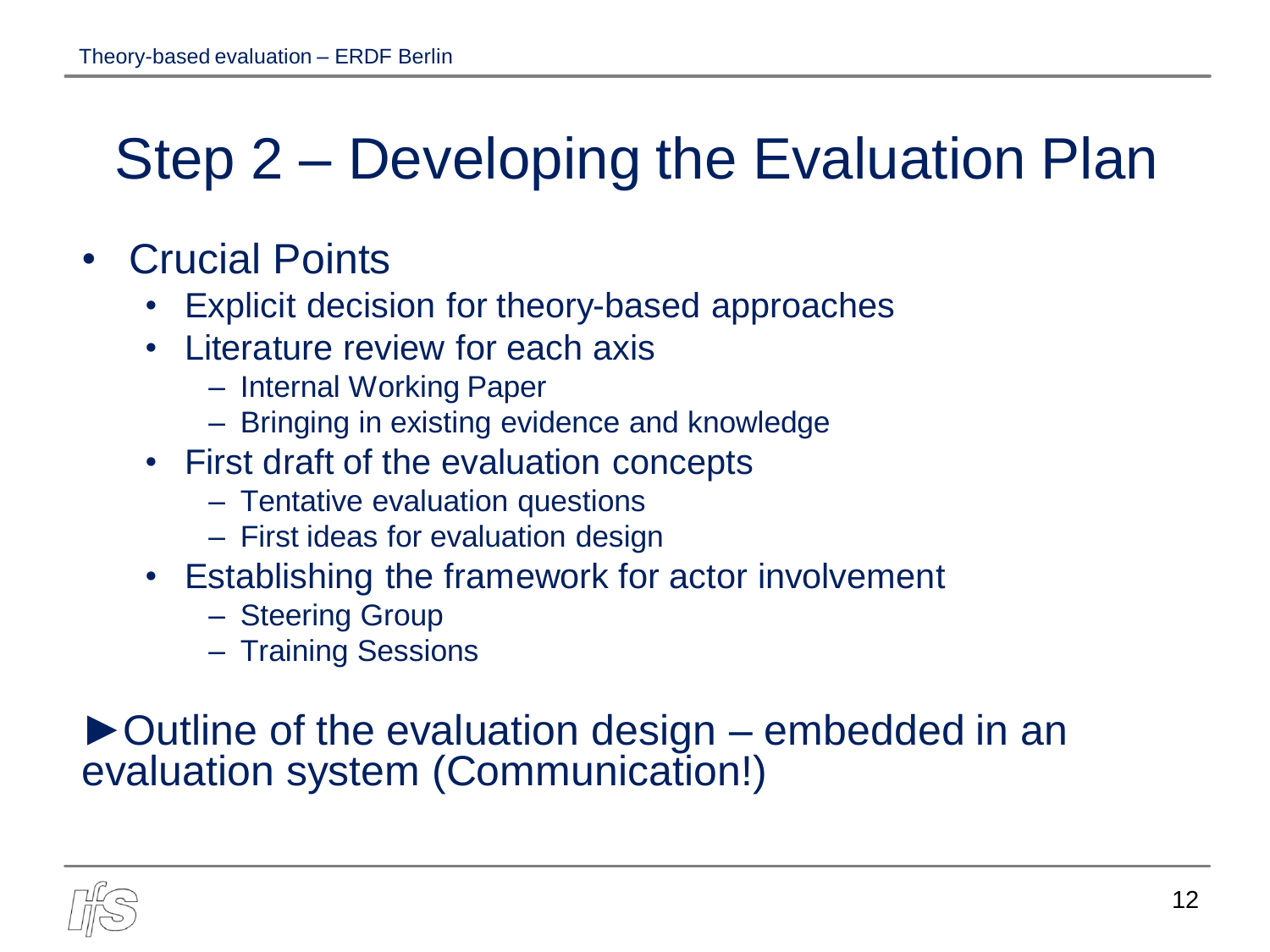## Programme Theory and Evaluation Design